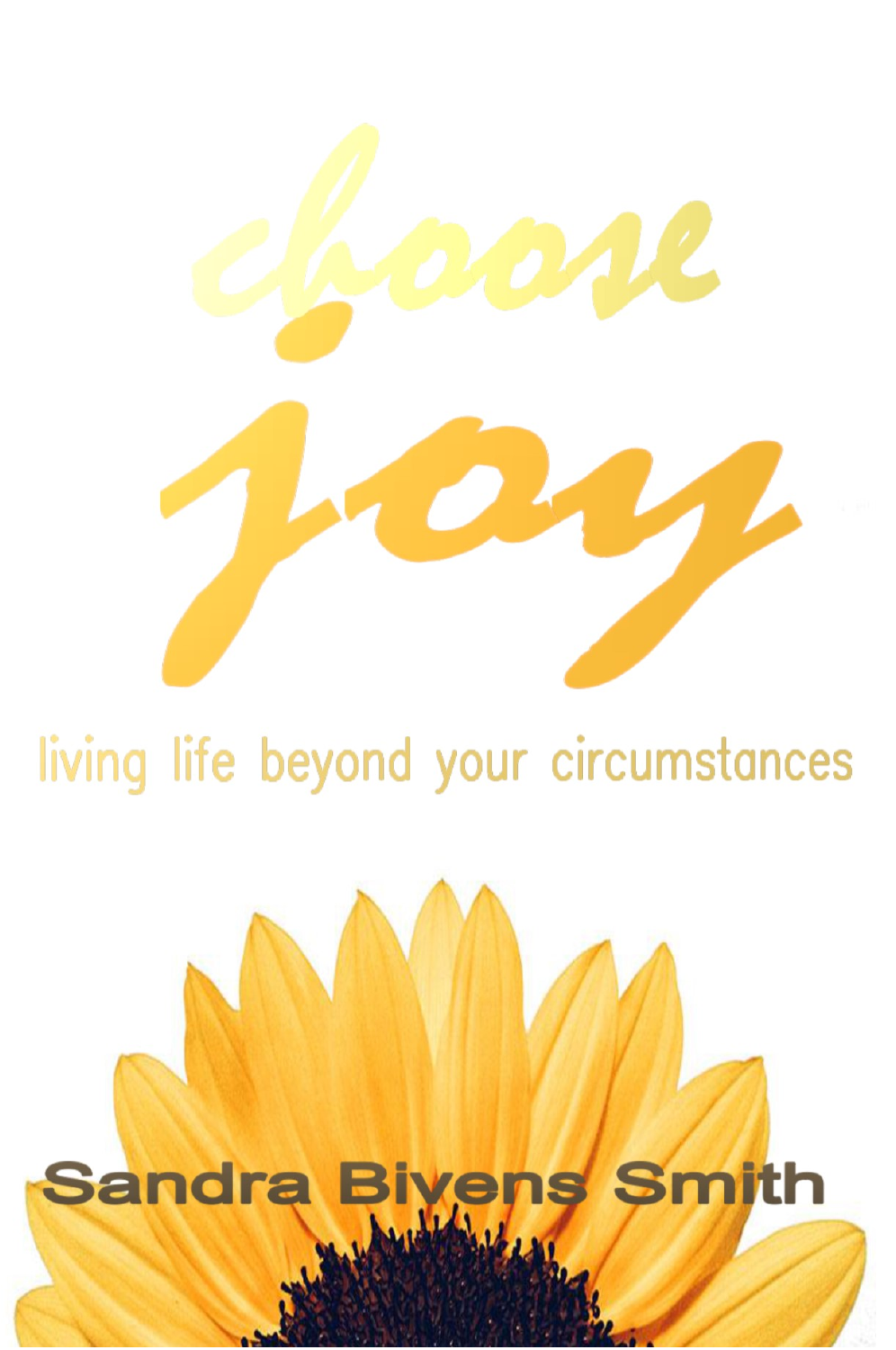choose



## **living life beyond your circumstances**

## **SANDRA BIVENS SMITH**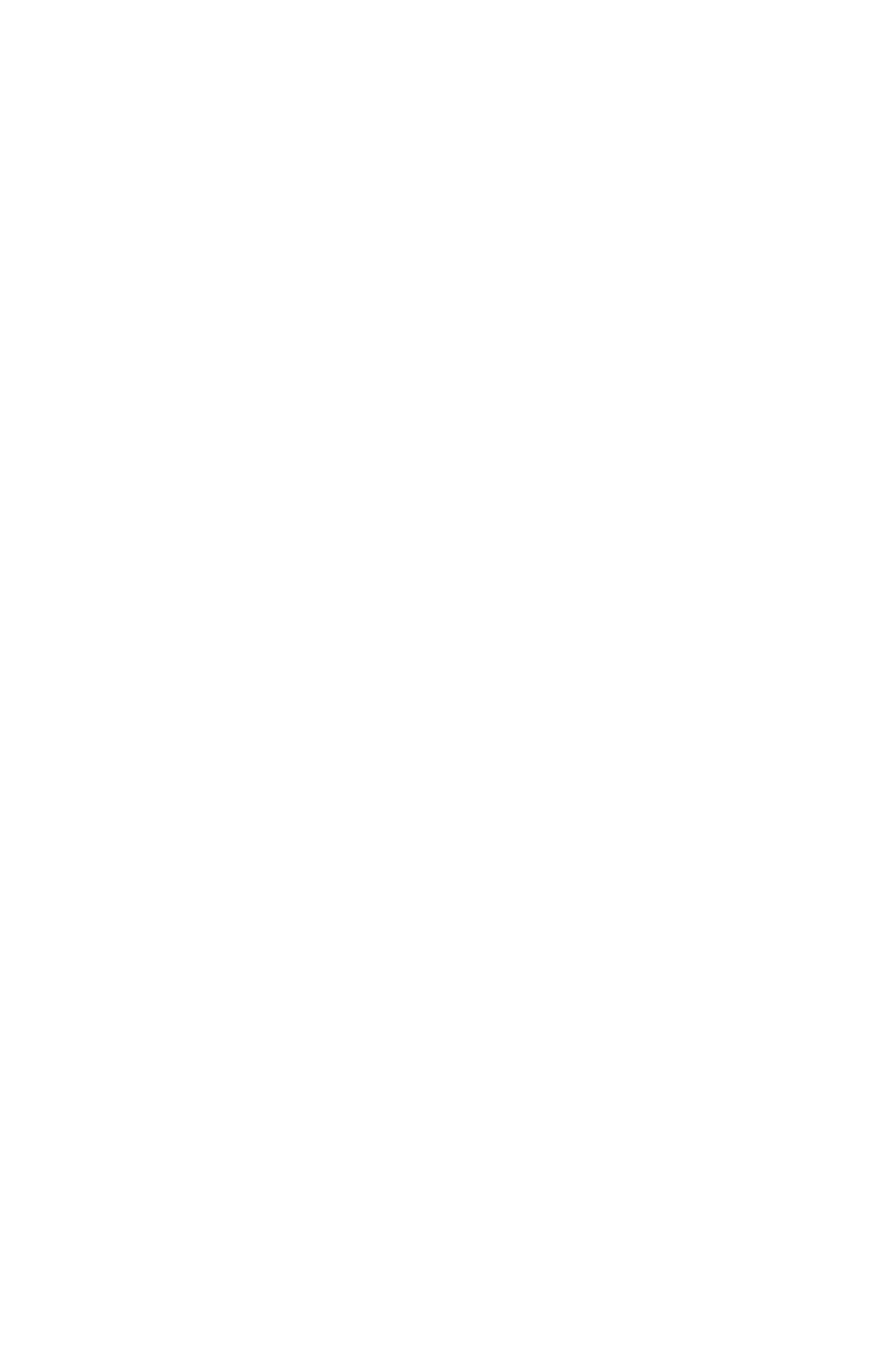Copyright©2017 Sandra Bivens Smith

All rights reserved. No part of this book may be used or reproduced by any means, graphic, electronic, or mechanical, including photocopying, recording, taping or by any information storage retrieval system without the written permission of the author except in the case of brief quotations embodied in critical articles or reviews.

Request for permission should be addressed in writing to Sandra Bivens Smith at SandraBivensSmith.com

ISBN: 978-1-387-19837-5

Books may be ordered through booksellers or at [www.SandraBivensSmith.com](http://www.sandrabivenssmith.com/)

Unless otherwise noted all scripture quotations are from the ESV® Bible (The Holy Bible, English Standard Version®) Copyright © 2001 by Crossway A publishing ministry of Good News Publishers. Used by permission. All rights reserved.

Scripture quotations marked NKJV are taken from the New King James Version®. Copyright © 1982 by Thomas Nelson. Used by permission. All rights reserved.

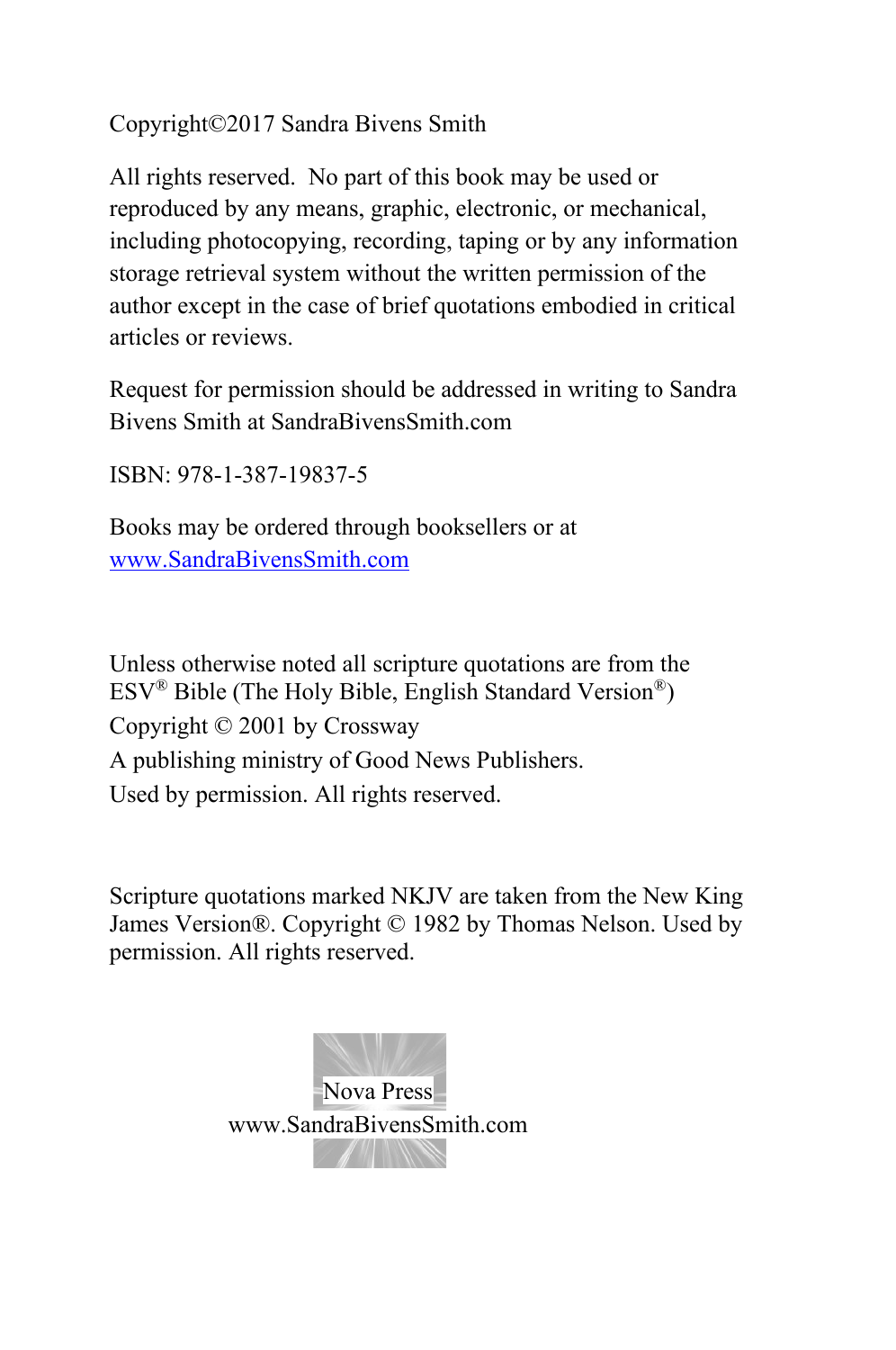This work is dedicated to my family. Each one of you, in your own special way give meaning to my life and bring JOY to my heart.

To my adored husband, you keep me going.

To my precious children, you keep me hopeful.

To my cherished grandchildren, you keep me on my toes.

To my sisters and brother, you know where all the skeletons are buried – you keep me humble.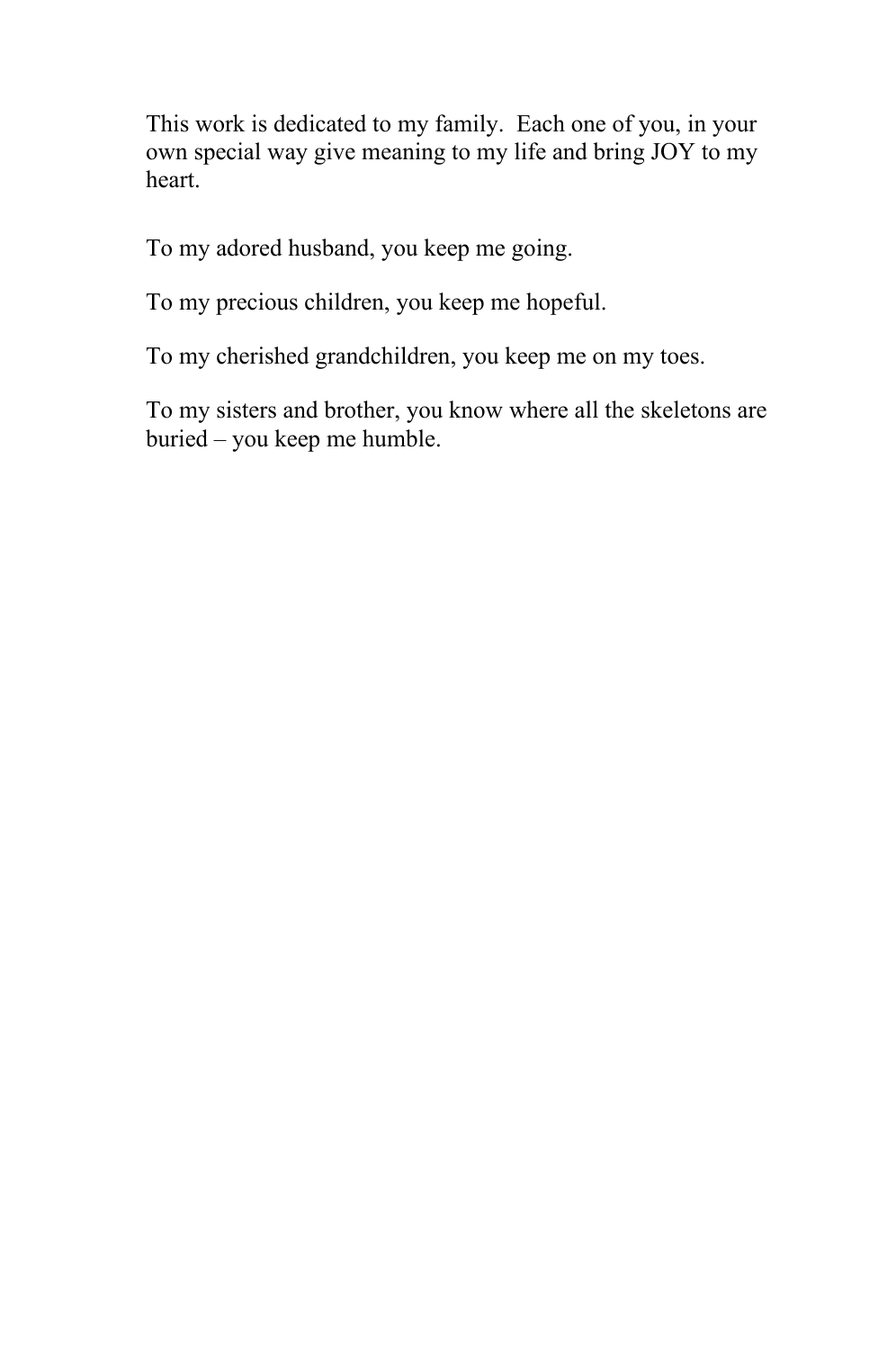## **CONTENTS**

## **STUDY GUIDE**

| PRINCIPLE 3: Awareness Of Priorities 81 |  |
|-----------------------------------------|--|
|                                         |  |
|                                         |  |
|                                         |  |
|                                         |  |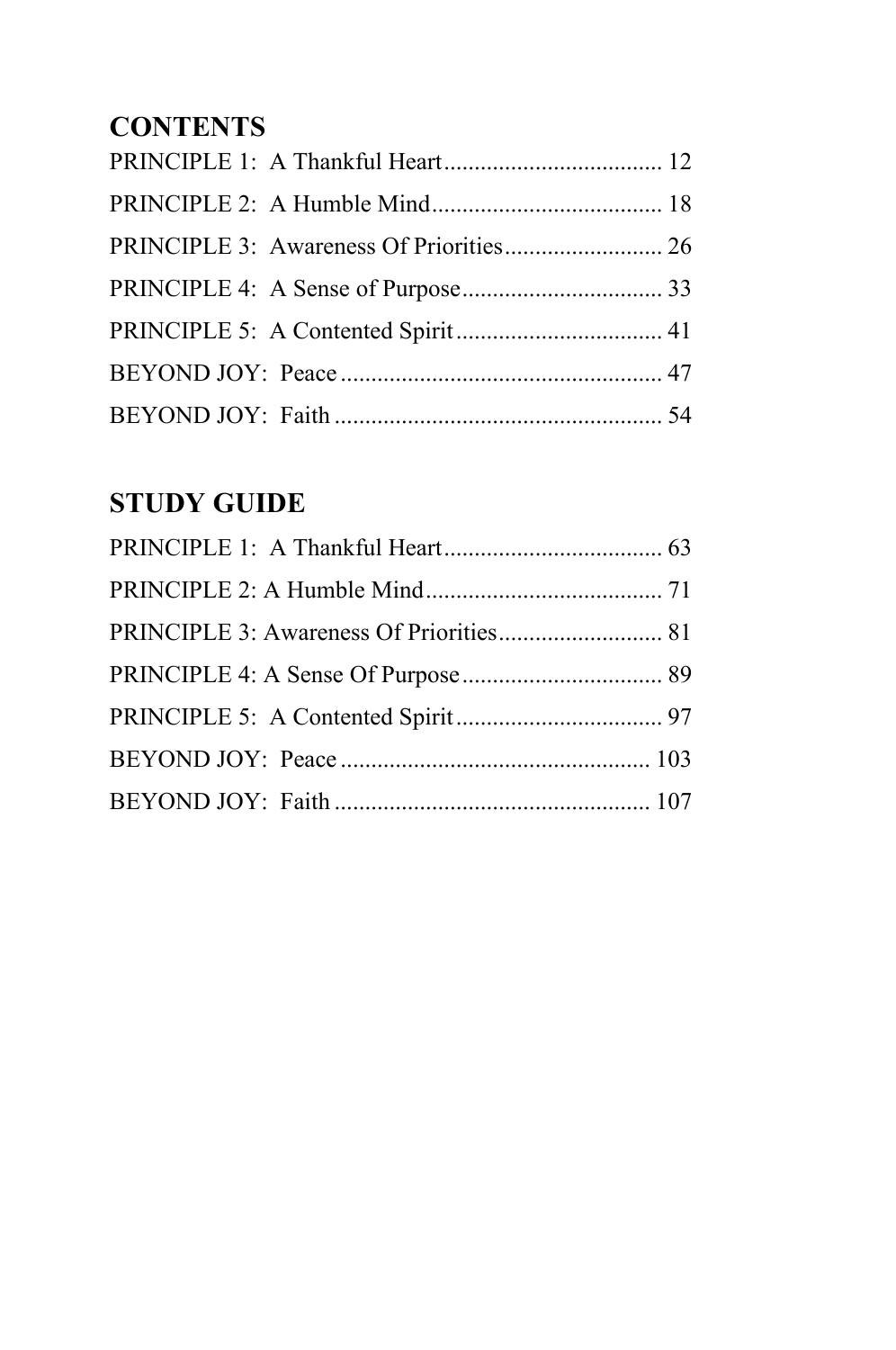### Forward

This study has been a work in progress for a long time, years even. As I have tried to write it, it seems I have encountered roadblocks at every turn. I will not bore you with the details except to say that the obstacles have not only deterred the work, they have also managed to discourage the writer. There came a time when I doubted whether the study would happen at all; I questioned if it was even meant to be. Yet, in spite of all the doubts, the determination and desire to share the words would not go away. Maybe it was my own expectations, or maybe just a matter of timing, I cannot say. In spite of all the doubts, I knew that there was a message and I felt compelled to share it. What I had to figure out was how to get the words onto the pages.

With much prayer and quite a few tears, I finally came to the conclusion that the struggle was because I was not living the joy that I was trying to write about. I was not choosing joy and certainly was not living life beyond my circumstances. It might be funny if it was not so sad – to think that a study on joy would cause such grief!

Have you ever known someone who can find the down side to everything in life? They are miserable people who, it seems, are determined to make everyone around them just as miserable as they are. The following is a sampling of what I mean.

"I lost my job and I don't know what I'm going to do. Life isn't fair."

"I have a new job and the pay is better than my old job, but I have to be at work really early. It's just not fair."

"I wish my husband made more money so we could have nicer things. It's so unfair."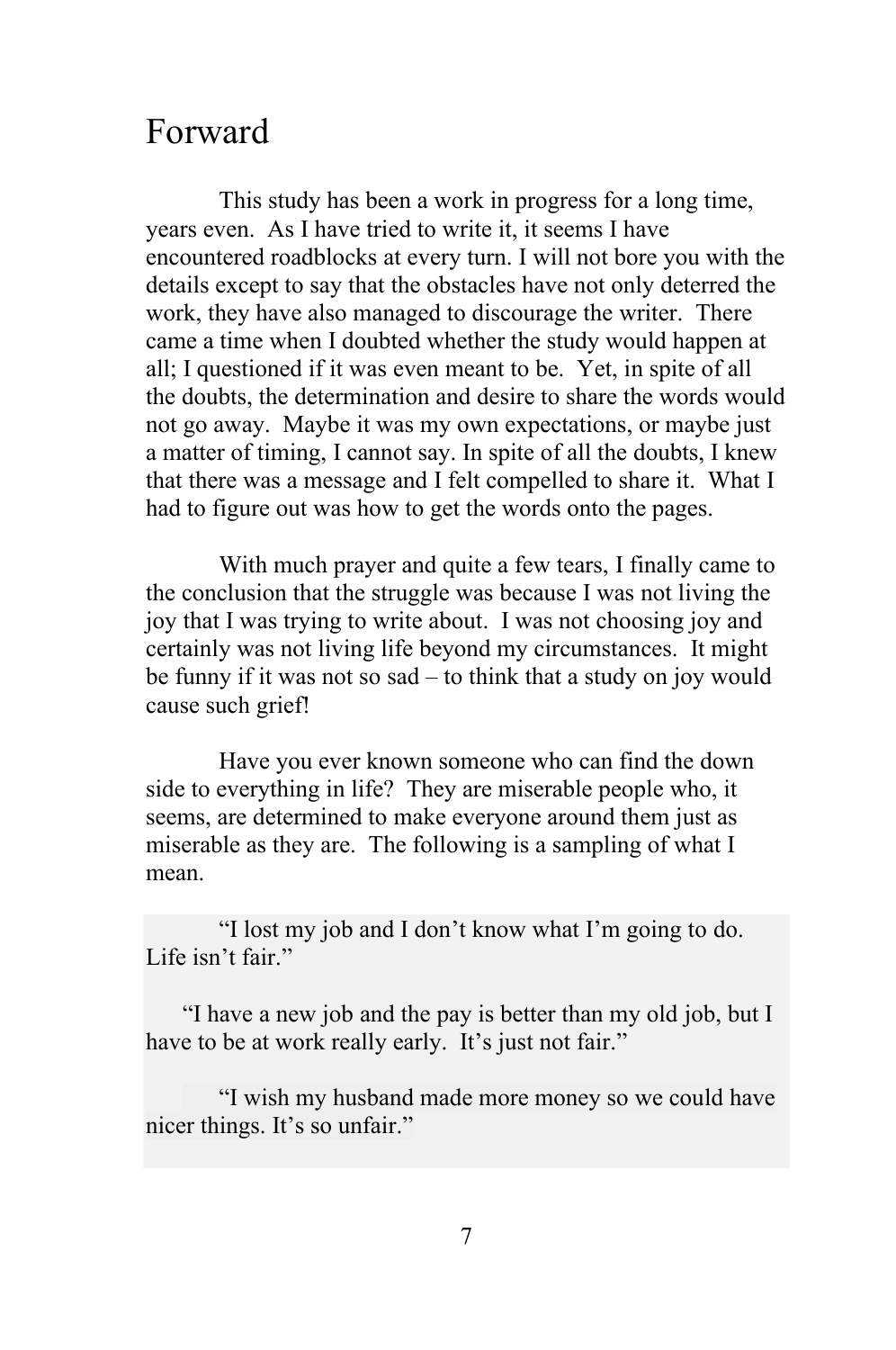"My husband works all the time. He never spends time with me or the kids. It's not fair."

No doubt about it, these people have serious joy deficiency. They go through life with a storm cloud above their head. You most likely avoid them whenever possible. If you have any of these *Les Miserables* in your life, and I am betting you do, you know how quickly they can bring you down. Maybe we would have pity for them if they would give us a chance and stop pitying themselves for just a moment. I am not trying to be unkind here, I am simply being real.

Before we get too smug, we might want to pause and take a look in the mirror. If we are not careful, you and I can get into that same mindset. When we go through a rough patch in life, we can easily take a wrong turn and end up on the Woe Is Me Highway. It is the goal of this study to help us avoid that road because it is one that leads to a most miserable place.

A favorite poem of mine is Robert Frost's "Road Not Taken". It is the story of a young man who must make a choice. Throughout our lives, every day of our lives, we have to make choices. Some of our choices are simple and relatively inconsequential – what to wear, what to have for lunch, what to watch on TV. Then there are other choices, hard choices. Choices that have long-term, sometimes even life changing consequences.

Joy is a choice. The verb form of joy means to experience great pleasure or delight. How we experience life is a choice. Have you ever noticed how the attitude with which you begin your day affects how the rest of your day goes? At least that is true for me. If I start out in a sour mood, it seems everything I encounter throughout the day will have a sour note. Conversely, when I begin my day with a positive, take on the world mindset, everything looks brighter and even traffic cannot get me down! I can start my day on a high note or on a low note, the choice is mine.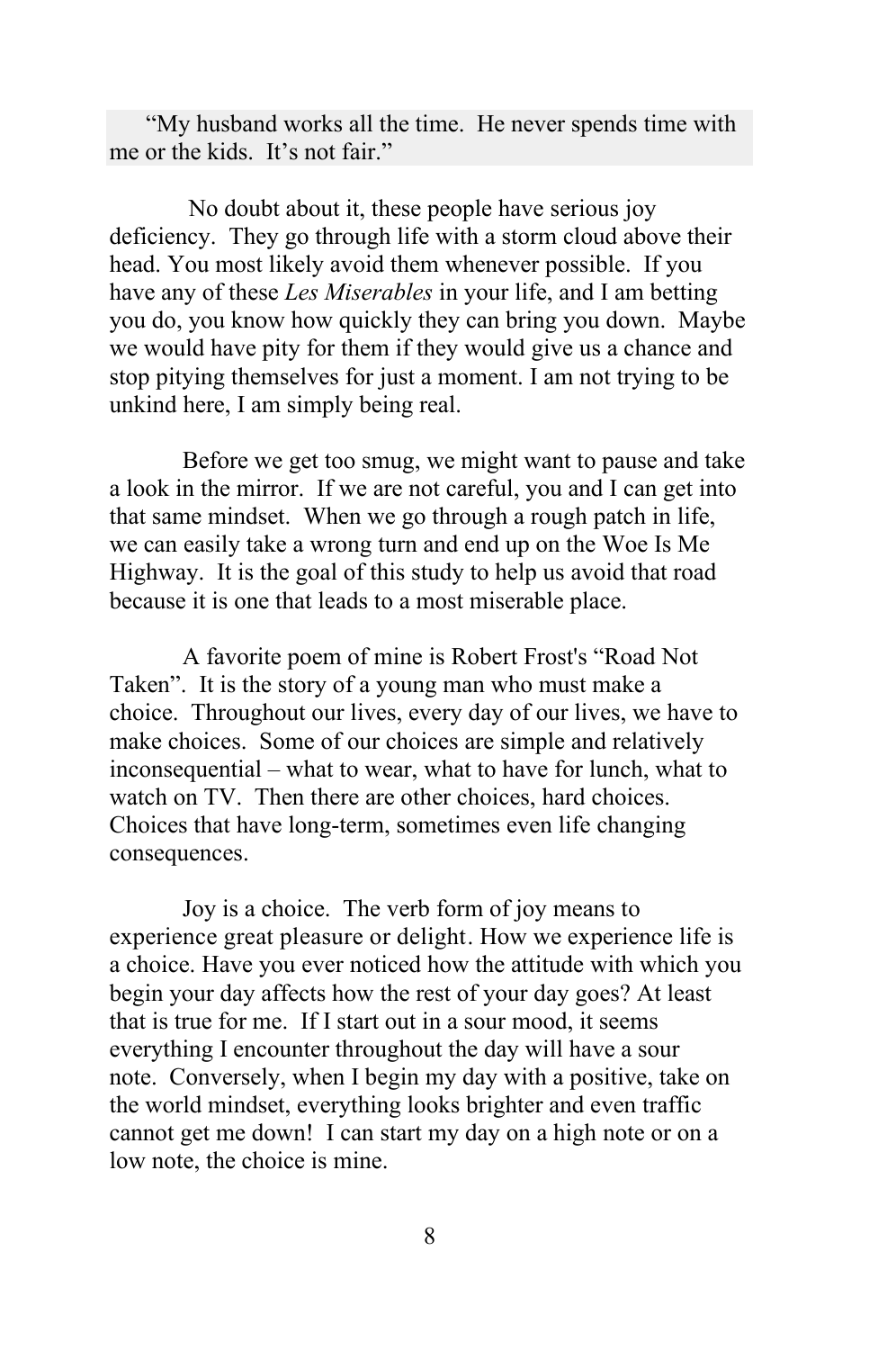As I spent time in the book of Philippians, I came to realize that joy is not a response to life's circumstances. joy is what gets us through the circumstances. Joy is what makes it possible to get out of bed in the morning even when our world is falling apart. Joy is the thing that keeps us going when our mind is screaming "give up". Joy is what makes everything else matter.

"Choose Joy" is based on the Apostle Paul's letter to the Philippians. The counsel Paul gives comes from his own, often tragic experiences. This letter is Paul's personal testimony to God's provision.

As we study, we will see how Paul's trust in Christ got him through situations most of us could not begin to imagine. We will see how, in spite of all his trials, Paul never lost his joy. We will learn that what got Paul through his storms can get you and me through ours.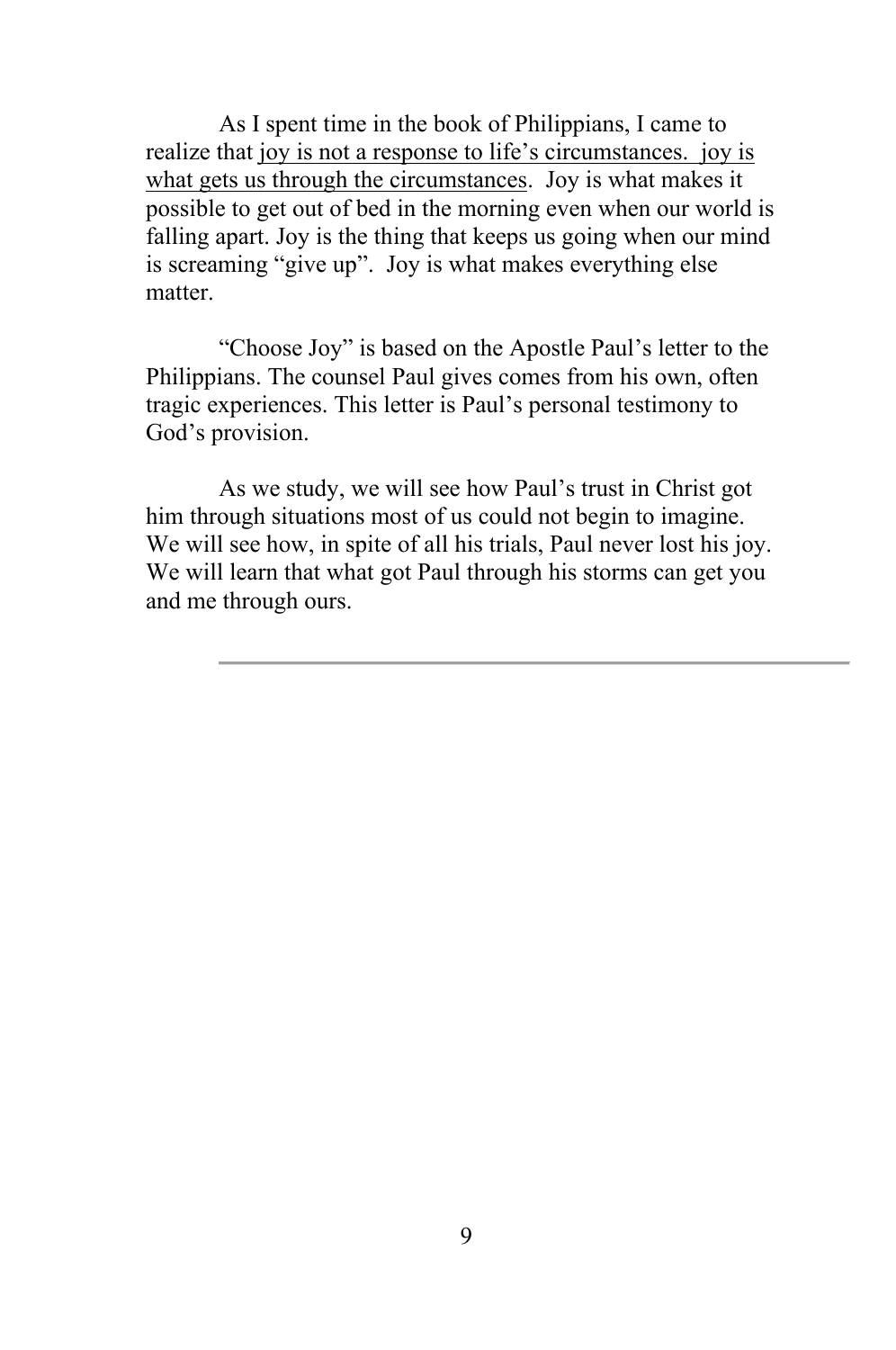### **About The Study**

As with most things, success takes time, preparation, thought, and determination. If you want to come away from this study with more joy, there are some things you will need to do.

#### **Ask**

**A**sk yourself the question "Do I want more joy in my life"? Consider carefully before answering. The question is not about having more happiness, more contentment, more success, or more satisfaction. The question is do you want more joy? If your answer is yes, and I certainly hope that it is, you will need to ask yourself a second question, what am I willing to do about it?

#### **Discover**

**R**ead the book of Philippians. Begin by simply reading it through. At this point you don't need to pause for reflection or to make notes, just read. After you have read through the book, read again with a highlighter in hand. This time as you read, mark every reference you see to joy.

#### **Understand**

**B**efore you begin the study, set firmly in your mind exactly what joy means to you. On a note card, in your journal, in the margin of your bible, wherever you will be continually reminded, write a brief statement of your own definition of joy.

#### **Choose**

**O**nce you've identified what joy means to you, make note of the circumstances in your life that seem to constantly steal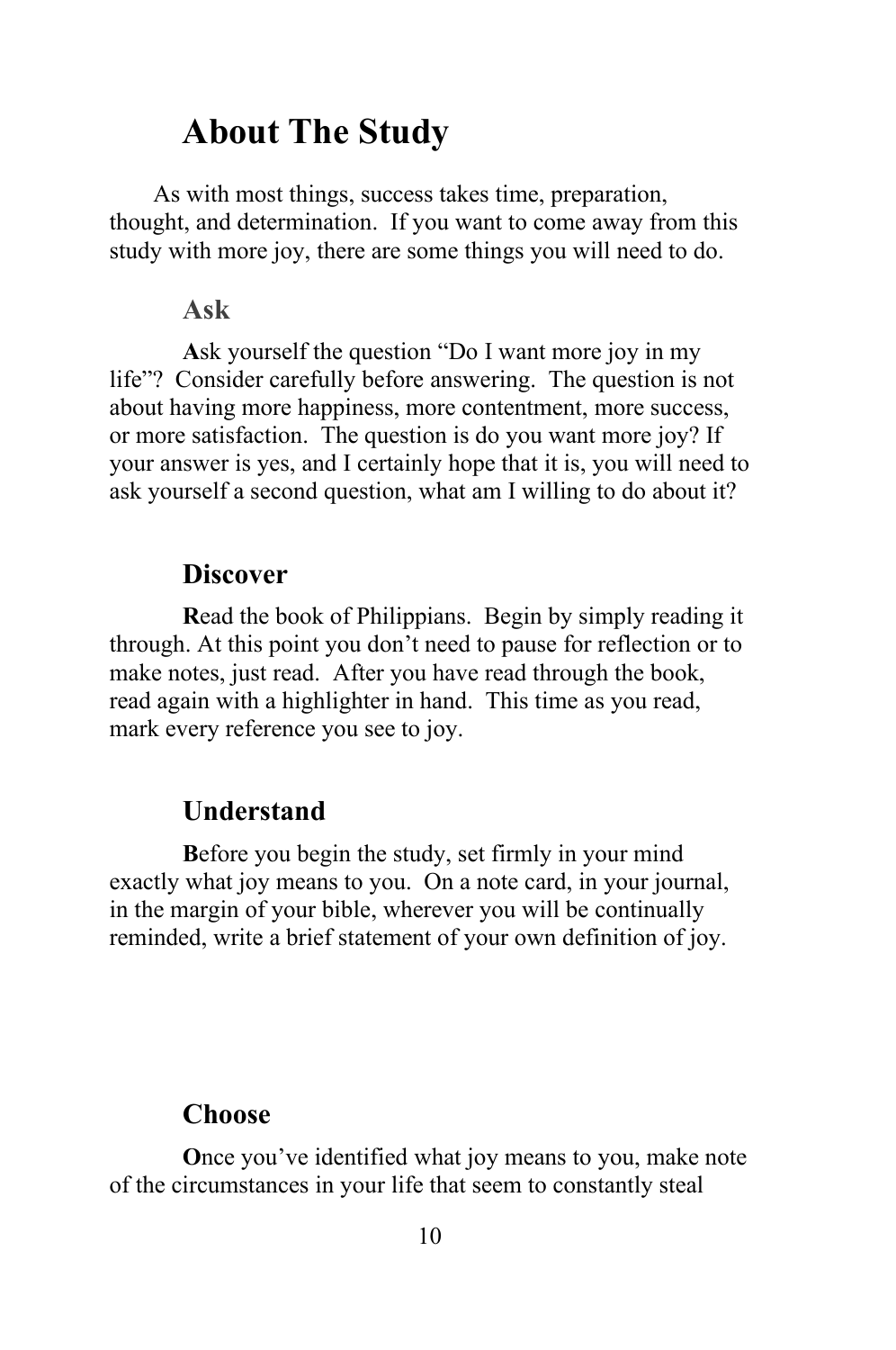your joy. As you go through the study, keep an eye out for the passages that speak to your individual pursuit and hindrances. Mark or write down those passages.

#### **The Goal**

**F**ull disclosure. This is not a study about making us feel good. As a matter of fact, there is a good chance that we will come to a point in this study where we are going to feel pretty lousy. That's okay, it will get better. Do not give up.

As we study Paul's writings to the Philippians we will identify five principles that, when put into practice, will help us experience more joy in our lives.

- We will learn that in spite of all the uncertainties of life, joy is not only possible, it is promised!
- We will learn that we can experience joy that will make a difference not only in our own lives but also in the lives of those whose lives we touch.
- We will learn that every day that we choose joy, will be a day lived victoriously.

By studying and applying God's truths, we can have a joy that will help us to have a more powerful testimony; one that will glorify God.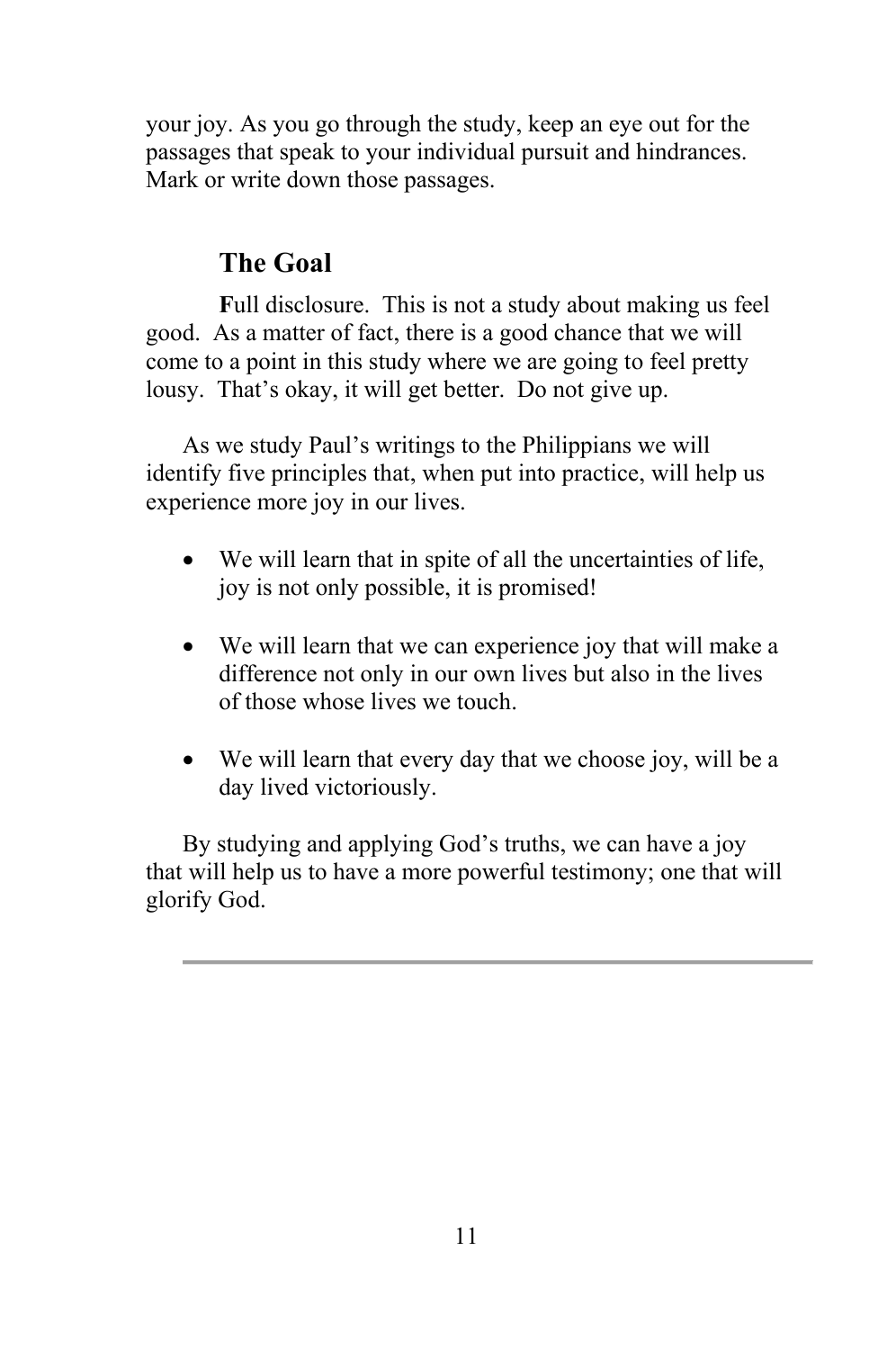## <span id="page-11-0"></span>**PRINCIPLE 1: A Thankful Heart**

*I will give thanks to you, LORD, with all my heart; I will tell of all your wonderful deeds. (Psalm 9:1)*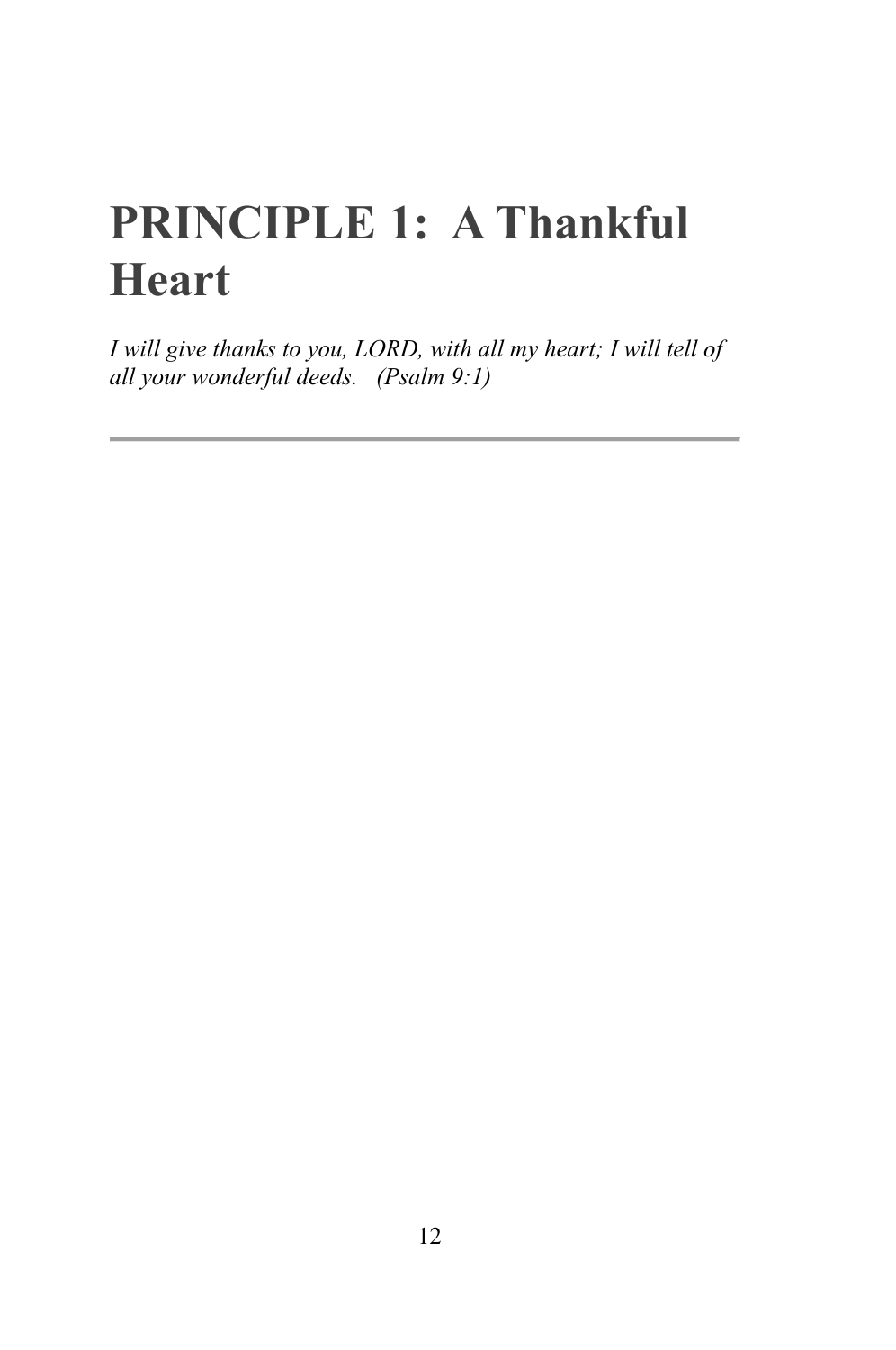## joy begins with a thankful heart.

Recently I became aware that I was in the habit of beginning my prayer time by asking. I realized that I was telling God what I wanted Him to do, reminding Him of the needs. I further realized that too often it was not until the end of my prayer time that I thought to thank God for what He had already done, if I even thought to thank Him at all. How backwards is that?

By Paul's example, we come to realize the extent to which God has gone to meet our needs and the many reasons He has given us to be thankful. In his opening words to the Philippians, Paul mentions three things for which he is thankful:

- His fellow believers
- His ministry and the church
- His circumstances

In other words, Paul was thankful for all the things that would ultimately bring glory to God.

#### **Paul was thankful for his fellow believers.**

Throughout Paul's writings, we see his love and concern for the brethren. In all but four of his thirteen epistles, Paul opens his letters specifically letting those to whom he is writing know that not only is he praying for them, but that he thanks God for them. What a great model for us.

We worship together, we pray together, we fellowship. Hopefully, we show our appreciation for one another. But, do we have that thankful heart that we see in Paul? Do we thank God at every remembrance of those with whom we minister and fellowship? I cannot help but wonder what a difference it would make, in our individual relationships and in the life of our churches, if our hearts were more thankful for each other.

#### **Paul was thankful for his ministry and the church.**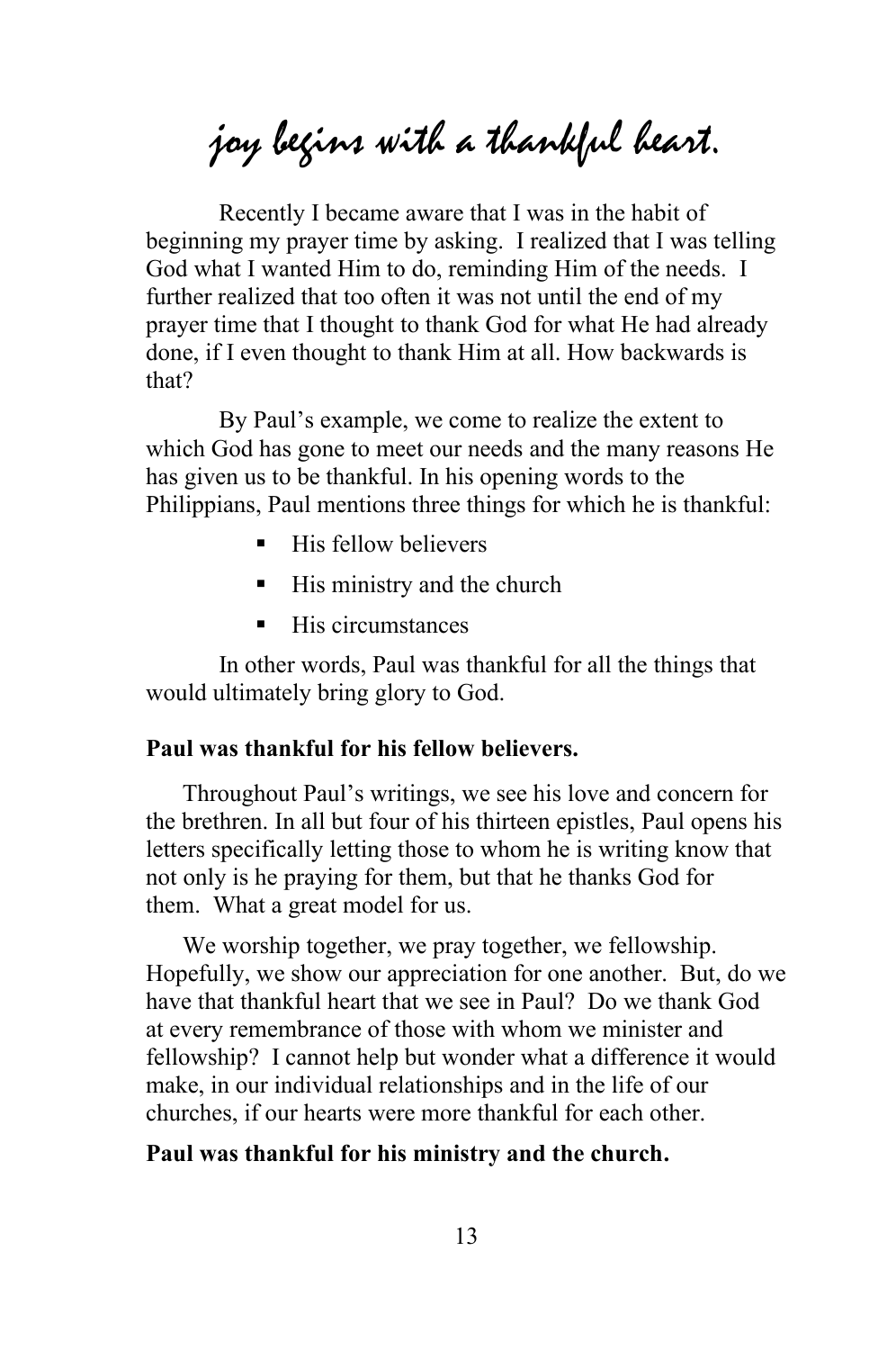In his letter to the Philippians, as well as in his letters to other churches, Paul talks about the many obstacles of his ministry. Rather than complaining however, he turns each obstacle into a reason to praise God.

- He was put in prison his imprisonment gave courage to others.
- There were those who were preaching for their own selfish ambition – Christ's name was being proclaimed.
- He knew that he would likely die for the faith he would be with the Lord.

Paul kept his focus on his mission not on his misery. He knew that the work God had given him was more important than his own needs. Paul understood that he had been entrusted with the building up of the Church of Jesus Christ and he was thankful to have been called to so high a calling.

In the kingdom of God, there is plenty of work for all of us. Jesus said, *The harvest is plentiful, but the laborers are few* (Matthew 9:37b). God doesn't need us in order to accomplish His purposes. God is omnipotent. That means He is all powerful, that He can do all things.

For His own reasons God has chosen us to be His hands and feet. He graciously allows us to be a part of something bigger than ourselves. God chose to give us the opportunity to invest in eternity. Because He has so entrusted us, surely God is not pleased when we reject His blessing. When our hearts are truly thankful, not only will we have a desire to serve, we, like Paul will consider it an honor to serve.

#### **Paul was thankful for his circumstances.**

Of all that Paul was thankful for, the fact that he was thankful for his circumstances is something I can barely comprehend. The many trials and tribulations Paul endured are unimaginable. We have a detailed account of some of his suffering in 2 Corinthians.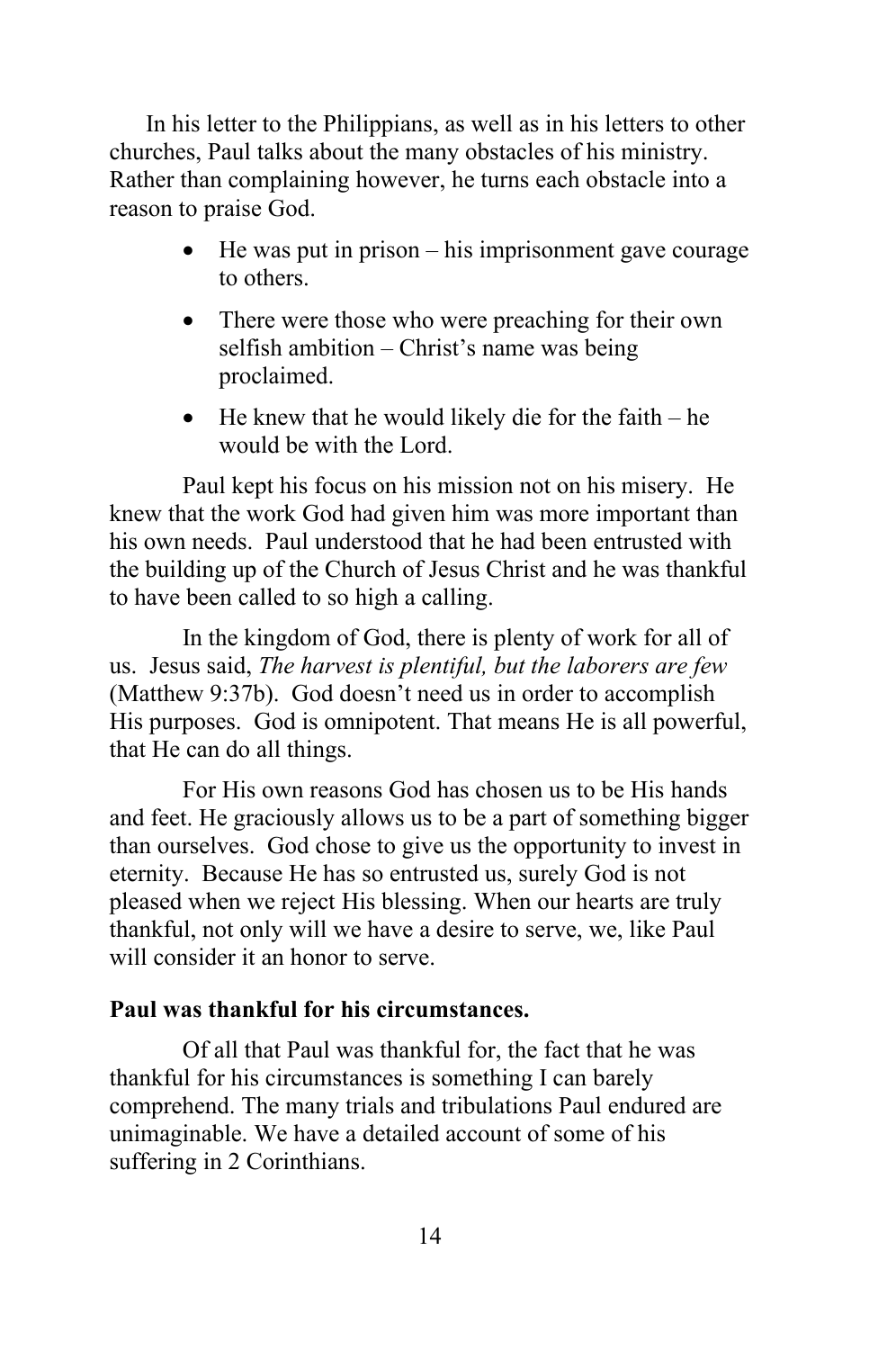*Are they servants of Christ? I am a better one--I am talking like a madman--with far greater labors, far more imprisonments, with countless beatings, and often near death. Five times I received at the hands of the Jews the forty lashes less one. Three times I was beaten with rods. Once I was stoned. Three times I was shipwrecked; a night and a day I was adrift at sea; on frequent journeys, in danger from rivers, danger from robbers, danger from my own people, danger from Gentiles, danger in the city, danger in the wilderness, danger at sea, danger from false brothers; in toil and hardship, through many a sleepless night, in hunger and thirst, often without food, in cold and exposure. And, apart from other things, there is the daily pressure on me of my anxiety for all the churches. (2 Corinthians 11:23-28)*

As if all this wasn't enough, we learn in the following chapter of 2 Corinthians that Paul was given what he referred to as a thorn in his flesh.

*So to keep me from becoming conceited because of the surpassing greatness of the revelations, a thorn was given me in the flesh, a messenger of Satan to harass me, to keep me from becoming conceited. (2 Corinthians 12:7)*

All of Paul's suffering did not come as a surprise to him. We read in the book of Acts that it was prophesied to Paul that he would suffer and even die for the ministry! And yet, even knowing what lay ahead for him, Paul obeyed the call of Christ to take the gospel to a lost and dying world.

*But the Lord said to him (Ananias), Go, for he is a chosen instrument of mine to carry my name before the Gentiles and kings and the children of Israel. For I will show him how much he must suffer for the sake of my name. (Acts 9:15-16)*

*And coming to us, he (Agabus) took Paul's belt and bound his own feet and hands and said, Thus says the Holy Spirit, 'This is how the Jews at Jerusalem will bind the man who owns this belt and deliver him into the hands of the Gentiles.' When we heard this, we and the people there urged him not to go up to*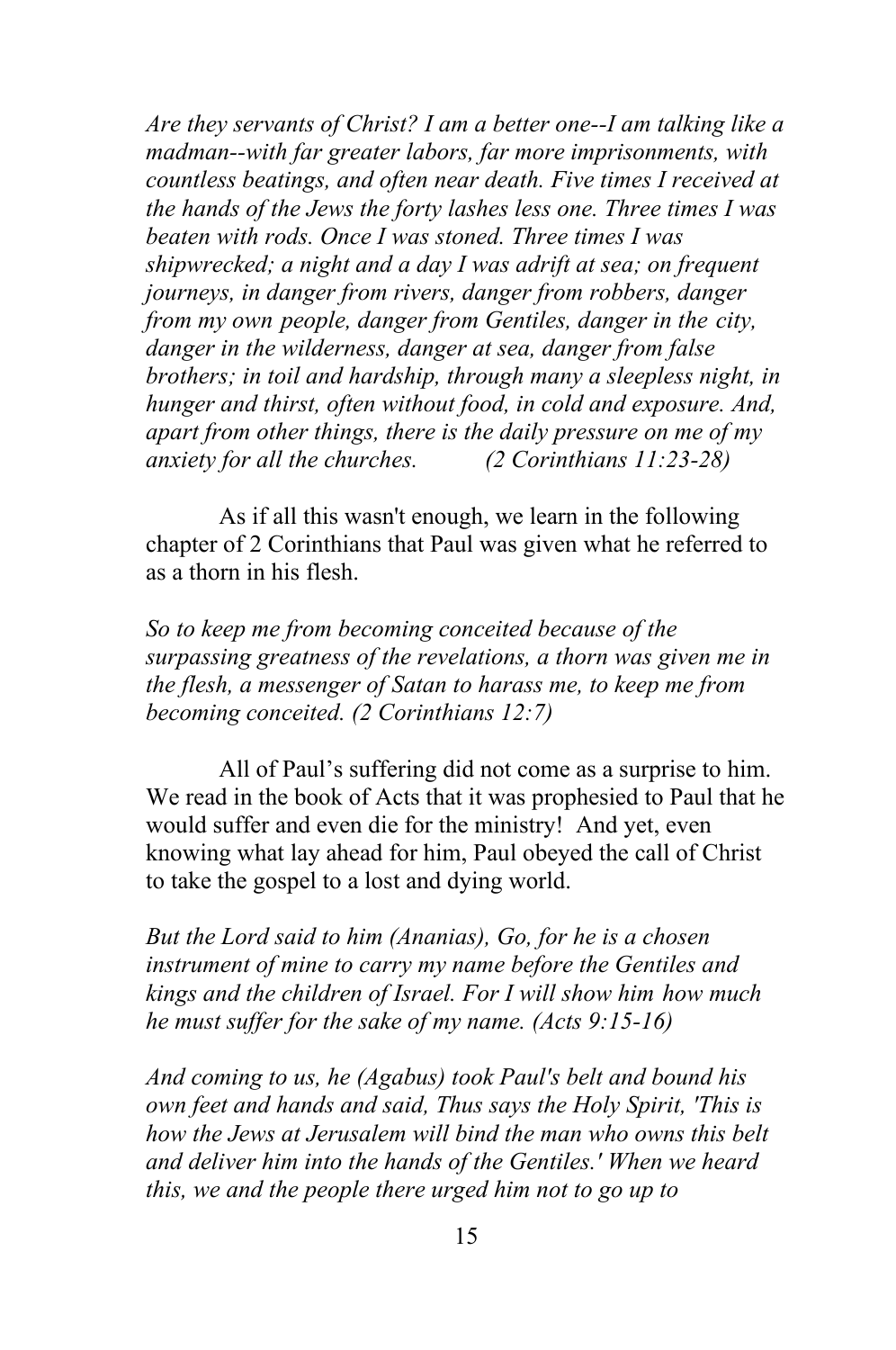*Jerusalem. Then Paul answered, What are you doing, weeping and breaking my heart? For I am ready not only to be imprisoned but even to die in Jerusalem for the name of the Lord Jesus. And since he would not be persuaded, we ceased and said, Let the will of the Lord be done. (Acts 21:11-14)*

In spite of this Paul tells the Philippians:

*I want you to know, brothers, that what has happened to me has really served to advance the gospel (Philippians 1:12)*.

How was it possible for Paul to have such a thankful heart? For one thing, Paul was a big picture guy. He didn't focus on his circumstances, he looked beyond them. He didn't look inward, he looked upward.

Do you remember Paul's thorn in the flesh? The scripture tells us that he asked three times for Christ to remove it but God said no. Paul didn't get discouraged and quit, he didn't "ask why me Lord"? Paul trusted God's sovereignty. Paul trusted that his weaknesses would ultimately result in his good. Paul knew that his suffering would bring God glory. To Paul, it was worth any cost.

*Three times I pleaded with the Lord about this, that it should leave me. But he said to me, My grace is sufficient for you, for my power is made perfect in weakness. Therefore I will boast all the more gladly of my weaknesses, so that the power of Christ may rest upon me. For the sake of Christ, then, I am content with weaknesses, insults, hardships, persecutions, and calamities. For when I am weak, then I am strong. (2 Corinthians 12:8-10)*

If we were to do an in-depth study of Paul's life, we would find that his mental and emotional suffering was as great as his physical sufferings. He was mocked and persecuted. His ministry was constantly brought into question within the churches to which he devoted his life. I am confident that Paul must have taken his comfort from the words of Jesus *If the world hates you, know that it has hated me before it hated you. (John 15:18)*

With all the accolades, let us not forget that Paul was just a man. In many of his writings he freely admits his weaknesses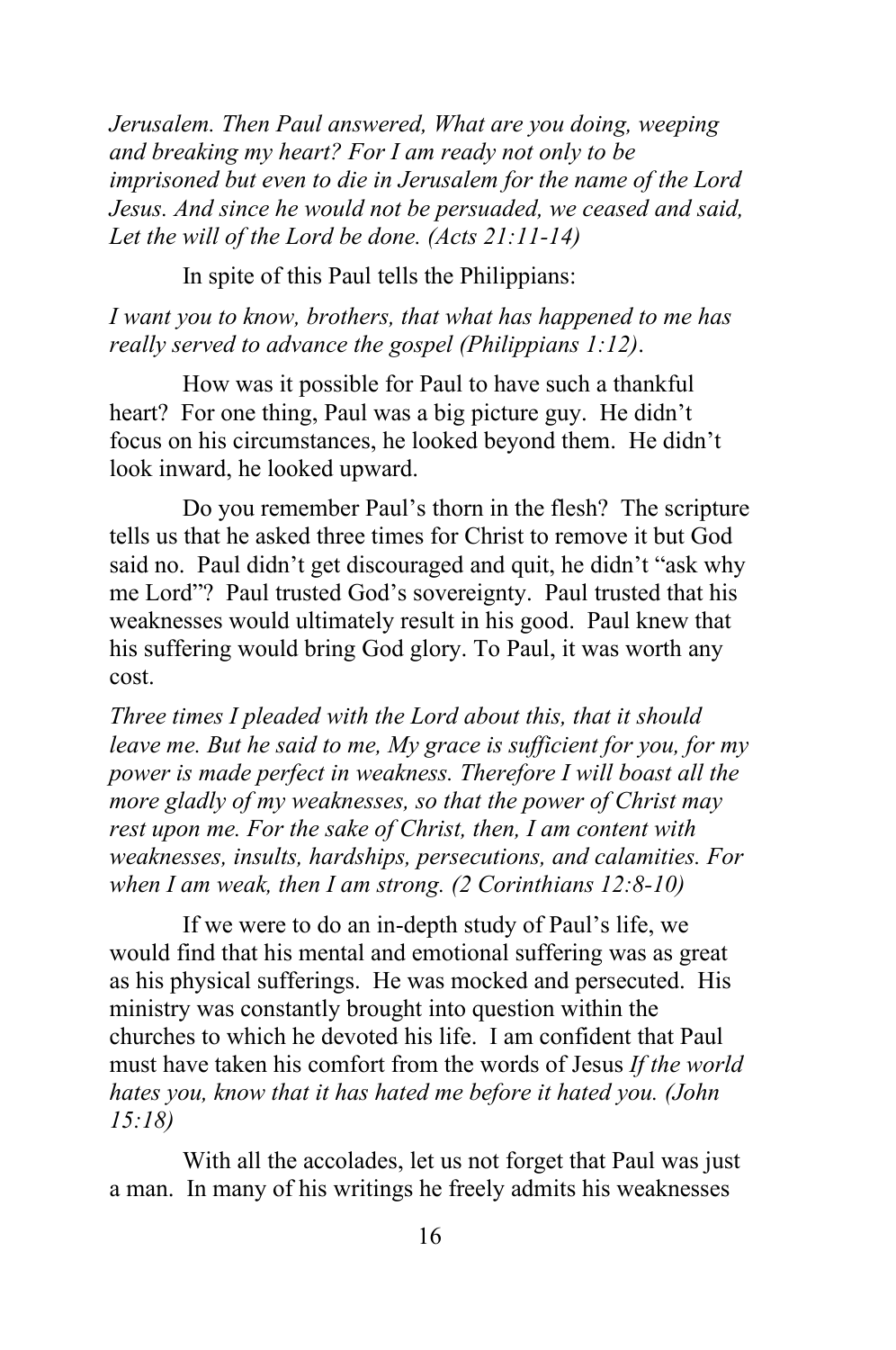and imperfections. But in the end, Paul always came back to the only thing that really mattered – the glory of Jesus Christ. Oh, to be like Paul. To be able to boldly say in every situation:

*I know how to be brought low, and I know how to abound. In any and every circumstance, I have learned the secret of facing plenty and hunger, abundance and need. I can do all things through him who strengthens me. (Philippians 4:12-13)*

Just as Paul was able to rise above his adversities, we too have the power to live our lives beyond our circumstances. It will happen when we look beyond the circumstances. When, with thankful hearts we turn to Jesus Christ, understanding that our strength is in Him.

Before we leave our chapter on thankfulness, I want to take a minute to further encourage you. It is selfishness, not thankfulness that comes naturally to fallen man. It is because of this that we need the assurance of Philippians 4:13. When we give ourselves over to Christ, when we seek to have a thankful heart, joy will not be our only reward. Read what James has to say on the subject.

*Count it all joy, my brothers, when you meet trials of various kinds, for you know that the testing of your faith produces steadfastness. And let steadfastness have its full effect, that you may be perfect and complete, lacking in nothing. (James 1:2-4)*

In this passage, James tells us that if we will look to our future glory, rather than our present suffering, we will not only come through the trial, we will be rewarded with –

Stronger faith ▪ Greater endurance ▪ Lacking nothing

#### In Summary

As I read about Paul and his struggles, I have to say I am made mindful of how much I have to be thankful for, and how lacking I am in giving thanks. It is a realization that gives me a sense of shame. Watching Paul deal with some pretty difficult people, in some pretty scary situations, brings me face to face with my own pettiness.